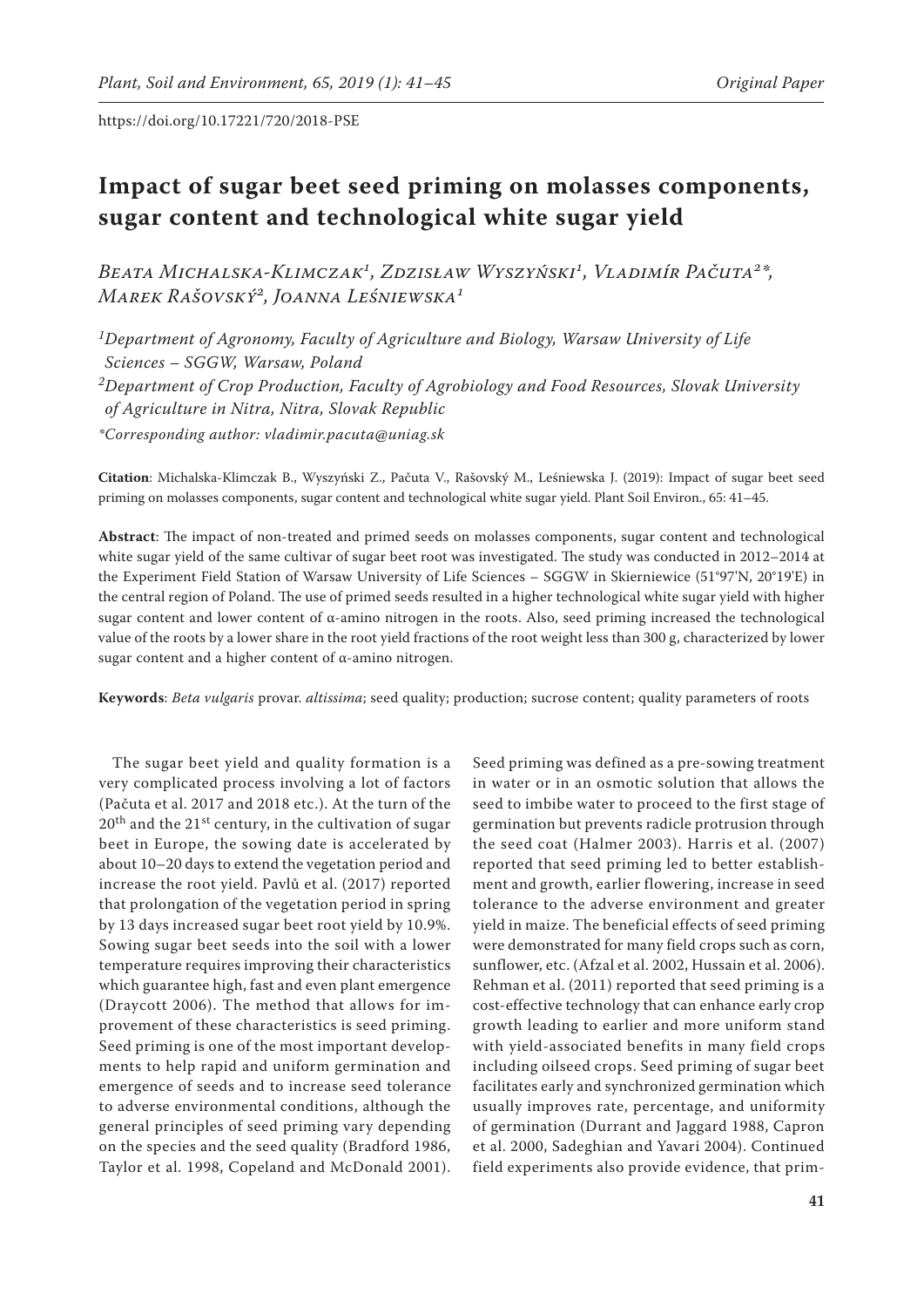ing of sugar beet seeds results in rapid and uniform emergence, but the field emergence is not significant (Durrant et al. 1983, Thomas et al. 1994, Michalska-Klimczak et al. 2018).

The final and most important criterion for the effectiveness of the sugar beet seed priming process is the final root yield and technological white sugar yield. An increase in the latter by 5% has already been shown as a result of extended growing period (Durrant et al. 1993, Mukasa et al. 2003). It was enabled by the use of primed seeds, which can be sown up to 10 days earlier (Thomas et al. 1994). The British seed company Germain's has shortened the time of plant emergence by up to 50% by using seed priming (Burks 2008). The economic effects of seed priming in the UK have caused an increase in root yield by 4% and in technological white sugar yield by 5% (Jaggard et al. 2009). Thus the demand for commercial primed seeds can also be noticed in other parts of Europe and the USA. For example, in the UK already 75% of the sown seed was primed, while in Finland this index reached 10%.

In sugar beet fields, large differences in the final root mass of individual plants are often observed, which together with plant density decide on the yield of this species (Cakmakci et al. 1998). Large variation in the size of individual beet plants in the field is regarded as unfavourable both due to losses in yield weight during harvest and deterioration in the technological value of the raw material caused by the unfavourable chemical composition of small and large roots (Ostrowska et al. 2002). The roots considered non-standard are those that are smaller than 200–300 g and greater than 1200–1500 g, and roots with the best technological value are those weighing 600–900 g. The root yield structure consisting of their separated fractions determines both the root yield and quality (Rozbicki and Kalinowska-Zdun 1993).

The objective of this study was to determine the impact of primed and non-primed seeds of the same sugar beet cultivar on root quality components, and technological white sugar yield and technological value of root yield structure expressed as a share of root fraction of defined sugar beet root mass.

## **MATERIAL AND METHODS**

The considered sugar beet field experiment was conducted in the years 2012–2014. It was located at an experimental field of the Department of Agronomy. The field's geographical location is Skierniewice (51°97'N, 20°19'E), central Poland, at the Experimental Station of the Faculty of Agriculture and Biology of the Warsaw University of Life Sciences – SGGW.

Weather conditions for each vegetation period of the experiment and soil conditions were described in the paper of Michalska-Klimczak et al. (2018). Winter wheat was the forecrop for sugar beet in each year of the experiment. Following harvest, stubble breaking with harrowing was applied as means of cultivation. Fertilization in the form of cattle manure (35 t/ha), as well as phosphorus and potassium (35.2 kg P/ha, 132.8 kg K/ha), was delivered by fall ploughing to a depth of 25–30 cm, without upright furrow-slice.

The study was a one-factor experiment, and there were 4 replications. Seed material diversification was introduced as the experimental factor and involved the same cultivar of sugar beet (cv. Janosik). Typical, traditionally prepared and non-primed seeds, as well as primed seeds, were used for sowing. The used cultivar – Janosik – was obtained from the Kutno Sugar Beet Breeding Ltd. in Poland. These seeds were resistant to rhizomania and represented the normal (N) type characterized by high root yield and technological white sugar yield with low molasses component contents in the roots. Primed seeds were obtained by solid matrix priming (SMP, also known as matrix conditioning). This method is used by the supplier of the seed material and is patented. The seed material is available under the vendor name of 'Quick Beet'. The priming enables to control water uptake – during the procedure the seeds are mixed with a solid and insoluble matrix of particles and water. As a result, the seeds reach an equilibrium hydration level just below what is required for radicle protrusion (Halmer 2003). Pelleting of both primed and non-primed seeds was performed according to the Kutno Sugar Beet Breeding Ltd. (Poland) guidelines.

A total of 8 plots were established in the experiment. Each plot included 6 rows, 16 m in length, with an area of  $43.2 \text{ m}^2$ . Edge strips of 0.5 m were reserved in the external rows of plots 1 and 6. The harvested area was 21.6  $m^2$ . Size of either primed or non-primed sugar beet balls was in the range of 3.5–4.75 mm. The seeds were sown at 17.2 cm intervals in a row.

At harvest, sugar beet roots were counted at each plot and divided into mass fractions of  $\leq 300, 301-600$ , 601–900, 901–1200 and > 1200 g. Each fraction was weighed. This enabled to evaluate the characteristics such as plant density, mean root mass, root yield and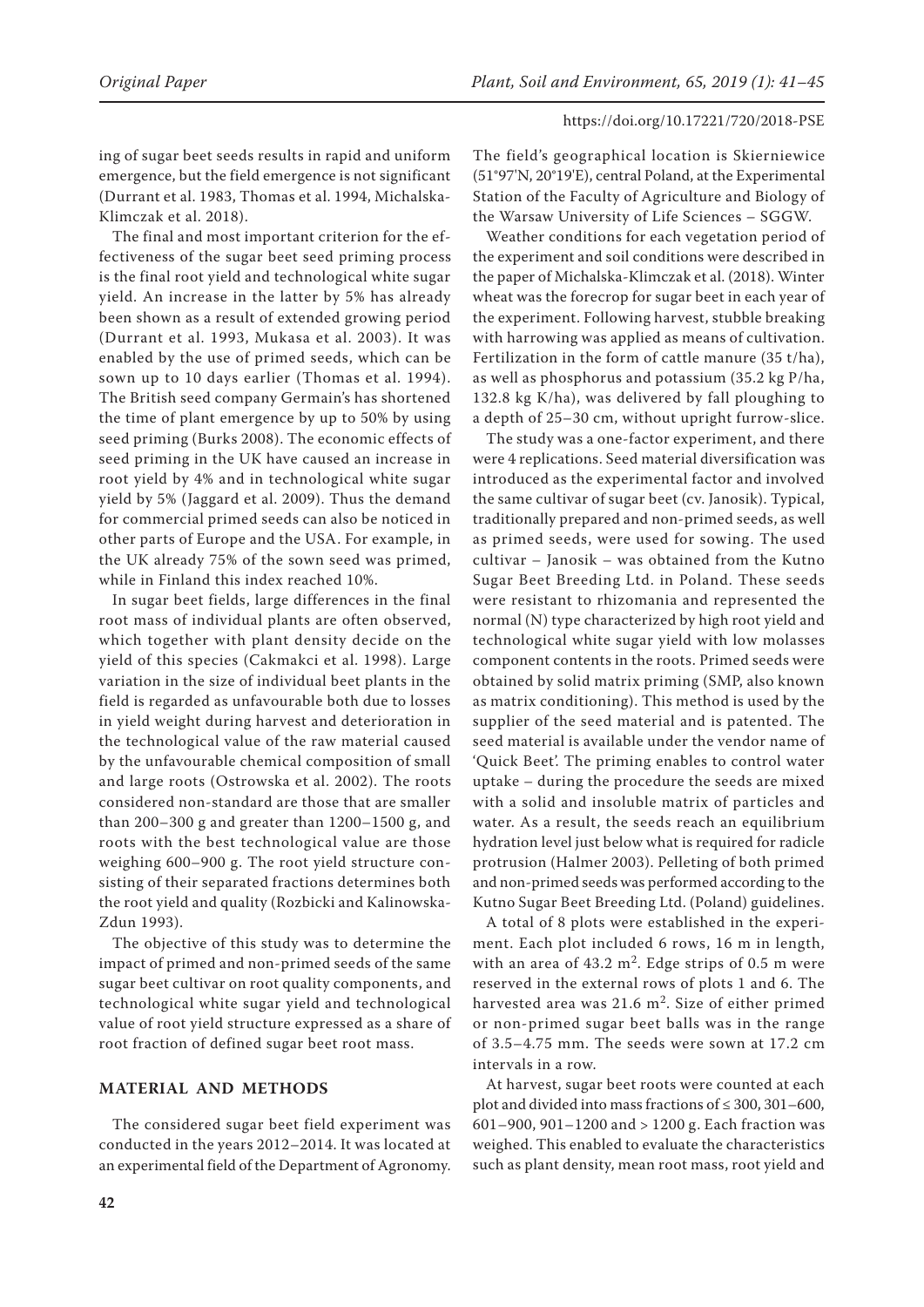its structure. Randomly selected root samples from individual plots and root samples from the fractions, separately from primed and non-primed seeded plots, were analysed using a Venema Automation beet analysing system at the Kutno Sugar Beet Breeding Ltd. in Straszków (Poland). This allowed determining the content of sodium, potassium, α-amino N and sucrose, further enabling assessment of root quality, as well as the calculation of the technological white sugar yield (t/ha). The root technological value was compared in the separated fractions for the combinations the non-primed and primed seeds.

Statistical analysis of the obtained results was performed using the computer software Statgraphics 4.1 (Warrenton, USA) and MS Excel 2016 (Redmond, USA). Variance analysis and multiple comparisons using the Tukey's test approach were implemented to determine the influence of the experimental factor on the investigated traits. All averages were compared assuming the significance level of  $\alpha$  = 0.05.

Table 1. Sucrose content, α-amino nitrogen (N), sodium and potassium content in years 2012–2014

| Method of seed<br>treatment            | 2012 | 2013          | 2014 | 2012-2014 |  |  |  |  |
|----------------------------------------|------|---------------|------|-----------|--|--|--|--|
| Sucrose content (%)                    |      |               |      |           |  |  |  |  |
| Non-primed                             | 17.6 | 18.6          | 16.0 | 17.4      |  |  |  |  |
| Primed                                 | 18.1 | 18.4          | 16.9 | 17.8      |  |  |  |  |
| Mean                                   | 17.9 | 16.5<br>18.5  |      | 17.6      |  |  |  |  |
| $LSD$ <sub>0.05</sub>                  | ns   | $0.55*$<br>ns |      | $0.21*$   |  |  |  |  |
| Content of $\alpha$ -amino N (mmol/kg) |      |               |      |           |  |  |  |  |
| Non-primed                             | 33.5 | 11.5          | 30.3 | 25.1      |  |  |  |  |
| Primed                                 | 29.4 | 13.8          | 28.3 | 23.8      |  |  |  |  |
| Mean                                   | 31.5 | 12.7          | 29.3 | 24.5      |  |  |  |  |
| $LSD$ <sub>0.05</sub>                  | ns   | ns            | ns   | ns        |  |  |  |  |
| <b>Sodium content</b> (mmol/kg)        |      |               |      |           |  |  |  |  |
| Non-primed                             | 3.9  | 2.2           | 2.4  | 2.8       |  |  |  |  |
| Primed                                 | 3.6  | 2.0           | 3.0  | 2.9       |  |  |  |  |
| Mean                                   | 3.8  | 2.1           | 2.7  | 2.9       |  |  |  |  |
| $LSD_{0.05}$                           | ns   | ns            | ns   | ns        |  |  |  |  |
| Potassium content (mmol/kg)            |      |               |      |           |  |  |  |  |
| Non-primed                             | 41.5 | 36.1          | 37.9 | 38.5      |  |  |  |  |
| Primed                                 | 39.5 | 37.0          | 42.0 | 39.5      |  |  |  |  |
| Mean                                   | 40.5 | 36.6          | 40.0 | 39.0      |  |  |  |  |
| $LSD$ <sub>0.05</sub>                  | ns   | ns            | ns   | ns        |  |  |  |  |

\*Significant mean difference at the level  $\alpha$  = 0.05; ns – not significant mean difference at the level  $\alpha$  = 0.05; *LSD* – least significant difference

#### **RESULTS AND DISCUSSION**

On average, for the three years of the study (2012– 2014) and in 2014, a significantly higher sugar content in roots was obtained from the combination with primed seeds and it was higher by 0.4% and 0.9% (absolute value), respectively, in comparison with roots with non-primed seeds (Table 1). There was no significant effect of seed priming on the other quality traits of beet roots. They were more heavily modified by weather conditions during the study years than by the type of seed. Similar results regarding the technological value of roots under the influence of seed priming were obtained in the study by Mukasa et al. (2003).

In the present study, the sowing of primed seeds significantly increased the technological sugar yield. On average, for the studied period, it was higher by 0.7 t/ha, i.e., by 7.9%, in comparison with the sugar yield in combination with sowing non-primed seeds (Table 2). This was caused by higher sugar content and lower content of α-amino N in the roots from the combination with primed seeds. Durrant et al. (1993) in their study obtained an increase in the sugar content and technological sugar yield from primed seeds as compared with traditional seeds, but these differences were not statistically significant (Heyes et al. 1997, Saunders 1998). However, no effect of priming was found on the increase in sugar content in roots and on the technological white sugar yield.

The content of sucrose, α-amino N, sodium and potassium in the sugar beet roots of specific fractions was similar in all the experimental combinations. The roots of the 601–900 g and 301–600 g fractions were characterized by the highest sucrose content and the smallest content of  $\alpha$ -amino N as well as sodium and potassium (Table 3). Small roots weighing less than 300 g and large above 1200 g contained the least sucrose, and the most α-amino N and sodium and

Table 2. Technological white sugar yield (t/ha) in years 2012–2014

| Method of seed<br>treatment | 2012 | 2013 | 2014    | 2012-2014 |  |
|-----------------------------|------|------|---------|-----------|--|
| Non-primed                  | 9.0  | 9.9  | 7.5     | 8.8       |  |
| Primed                      | 9.7  | 10.8 | 8.0     | 9.5       |  |
| Mean                        | 9.4  | 10.4 | 7.8     | 9.2       |  |
| $LSD$ <sub>0.05</sub>       | ns   | ns   | $0.60*$ | $0.49*$   |  |

\*Significant mean difference at the level  $\alpha$  = 0.05; ns – not significant mean difference at the level  $\alpha$  = 0.05;  $LSD$  – least significant difference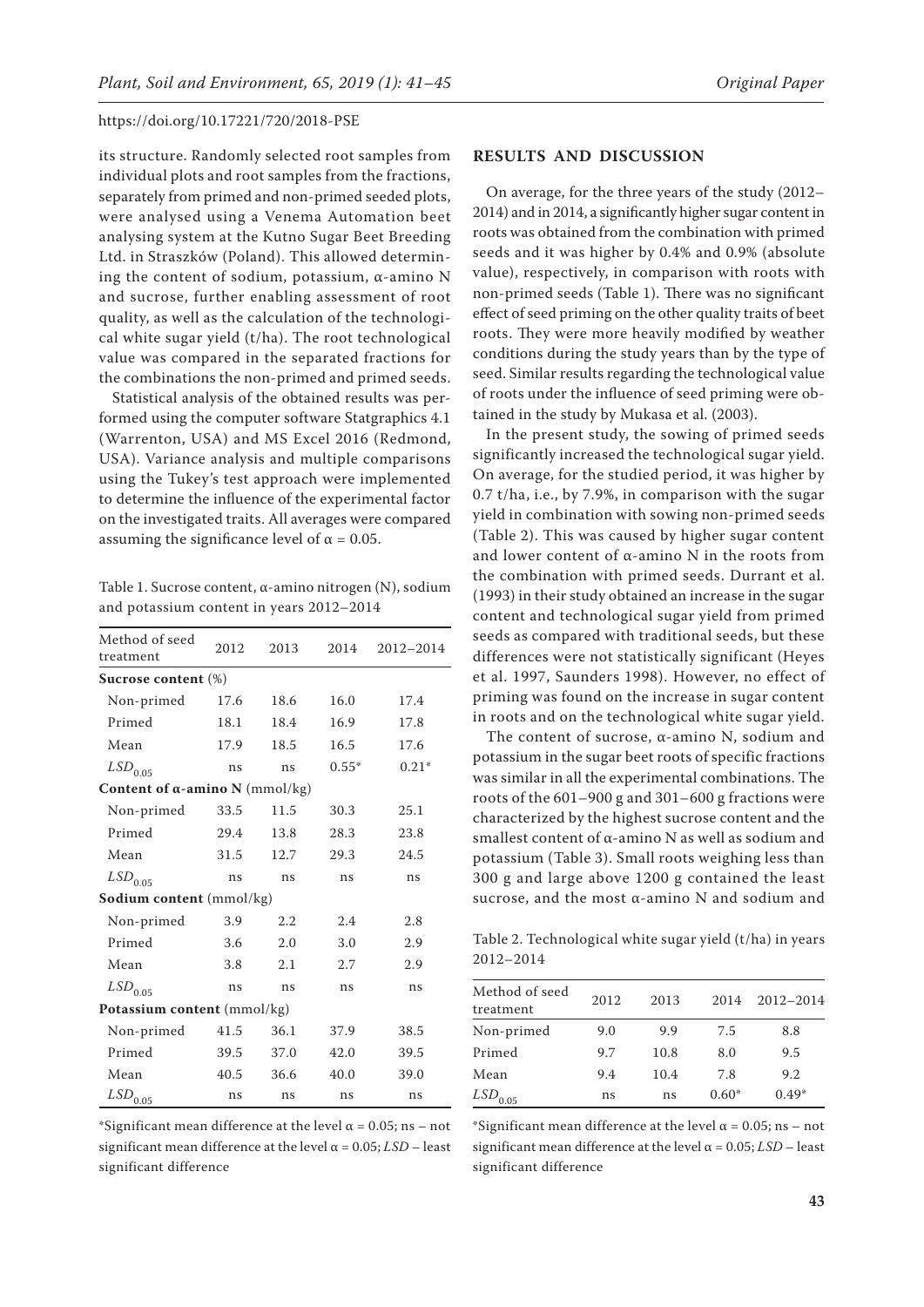|                                              | Year | Method of seed<br>treatment | Root fraction $(g)$ |               |                |                |                |
|----------------------------------------------|------|-----------------------------|---------------------|---------------|----------------|----------------|----------------|
|                                              |      |                             | $\leq 300$          | $301 - 600$   | $601 - 900$    | $901 - 1200$   | >1200          |
|                                              | 2012 | non-primed<br>primed        | 17.1<br>17.5        | 17.5<br>17.7  | 17.7<br>18.0   | 17.5<br>17.6   | 17.3<br>17.4   |
| Sucrose content<br>(%)                       | 2013 | non-primed<br>primed        | 18.1<br>17.6        | 18.13<br>18.3 | 18.68<br>18.43 | 18.58<br>17.79 | 18.43<br>17.60 |
|                                              | 2014 | non-primed<br>primed        | 16.2<br>16.3        | 16.5<br>16.9  | 16.5<br>16.7   | 16.0<br>16.4   | 15.9<br>16.2   |
| Content of<br>$\alpha$ -amino N<br>(mmol/kg) | 2012 | non-primed<br>primed        | 38.1<br>32.4        | 36.2<br>33.2  | 31.7<br>31.7   | 32.2<br>31.8   | 34.7<br>32.8   |
|                                              | 2013 | non-primed<br>primed        | 9.2<br>18.3         | 10.1<br>14.7  | 11.9<br>10.2   | 7.5<br>12.8    | 7.0<br>16.2    |
|                                              | 2014 | non-primed<br>primed        | 31.5<br>33.4        | 33.5<br>29.2  | 27.9<br>29.8   | 29.5<br>29.7   | 30.1<br>28.0   |
| Sodium content<br>(mmol/kg)                  | 2012 | non-primed<br>primed        | 3.3<br>3.7          | 3.2<br>3.5    | 4.6<br>3.7     | 5.4<br>3.8     | 5.7<br>4.7     |
|                                              | 2013 | non-primed<br>primed        | 1.8<br>1.9          | 1.7<br>2.0    | 2.3<br>2.2     | 2.4<br>2.3     | 2.7<br>2.10    |
|                                              | 2014 | non-primed<br>primed        | 1.8<br>1.9          | 2.0<br>2.0    | 2.3<br>2.2     | 2.3<br>2.3     | 2.7<br>2.8     |
| Potassium content<br>(mmol/kg)               | 2012 | non-primed<br>primed        | 37.2<br>41.2        | 38.2<br>37.9  | 40.2<br>37.0   | 40.9<br>41.5   | 46.1<br>44.0   |
|                                              | 2013 | non-primed<br>primed        | 35.5<br>34.4        | 33.3<br>35.4  | 38.1<br>36.1   | 37.1<br>37.2   | 38.8<br>40.7   |
|                                              | 2014 | non-primed<br>primed        | 38.0<br>38.1        | 36.2<br>37.5  | 36.7<br>39.4   | 37.8<br>42.0   | 40.9<br>49.2   |

Table 3. Sucrose content, α-amino nitrogen, sodium and potassium content in sugar beet roots of individual fractions in years 2012–2014

potassium – the small proportion of the mass of the root fraction below 300 g in the root yield from the combination with primed seeds resulted in a higher sucrose content in the roots and a larger technological white sugar yield. The large differences in the content of sucrose and molasses forming substances in the roots of individual beet fractions between the years of the study resulted from diversification of the technological root value in individual years of the study. The diversity of the technological quality of roots depending on their weight is confirmed in literature (Rozbicki and Kalinowska-Zdun 1993, Ostrowska et al. 2002). In the present study, there was no effect of seed priming on the technological quality of roots depending on their mass.

Finally, it can be concluded that a higher technological white sugar yield of sugar beet was found for plants formed from primed seeds with a higher

sucrose content and a smaller content of α-amino N in their roots. Priming increased the technological value of roots by a smaller proportion in the yield structure of the root mass of fractions with a weight of less than 300 g, characterized by a lower sucrose content and a higher content of α-amino N.

# **REFERENCES**

- Afzal I., Basra S.M.A., Ahmad N., Cheema M., Warraich E.A., Khaliq A. (2002): Effect of priming and growth regulator treatments on emergence and seedling growth of hybrid maize (*Zea mays* L.). International Journal of Agriculture and Biology, 4: 303–306.
- Bradford K.J. (1986): Manipulation of seed water relations via osmotic priming to improve germination under stress conditions. Horticultural Science, 21: 1105–1112.
- Burks E. (2008): XBEET Next generation priming. British Sugar Beet Review, 76: 6–9.